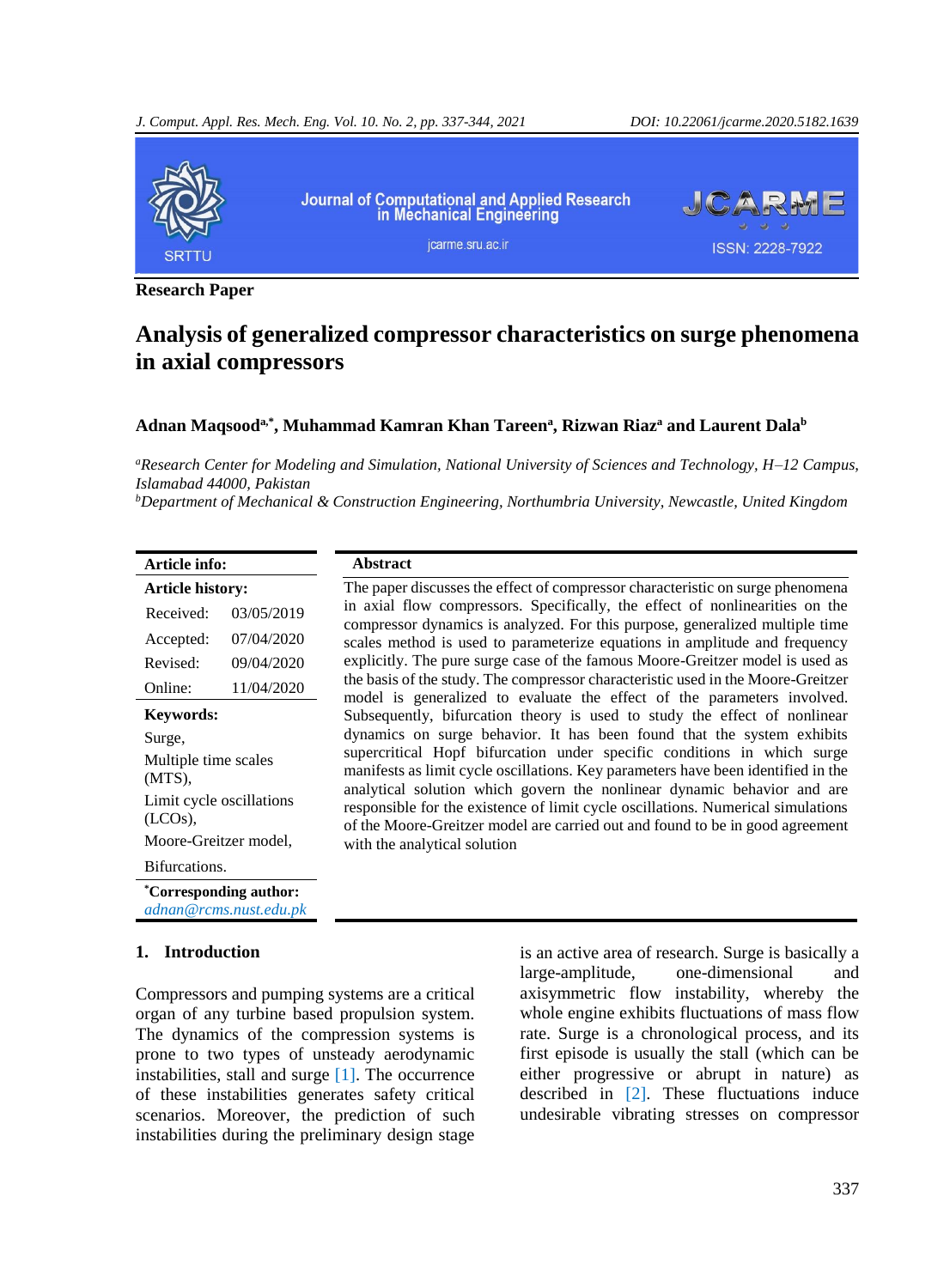blades and can result in reduced off-design performance and structural damage [\[3\]](#page-6-2).

The seminal work pertaining to the analytical prediction of surge phenomena can be attributed to Greitzer [\[4\]](#page-6-3). In this study, the transport equations were applied to the control volume containing compressor and a set of differential equations were developed that model the transient behavior of compressor instability. Subsequently, Moore and Greitzer [\[5,](#page-6-4) [6\]](#page-6-5) presented an improved model involving a smooth cubic compressor characteristic that demonstrated separate modeling of stall and surge. The mathematical model constituted a set of three nonlinear partial differential equations. The cubic characteristic used in the original model was obtained via regression analysis of experimental results for a three-stage low speed axial compressor. These partial differential equations were then converted to ordinary differential equations via a Galerkin procedure. This subsequent set of three coupled nonlinear ordinary differential equations is recognized as Moore-Greitzer model.

The readers are encouraged to go through the reviews by Greitzer [\[7,](#page-6-6) [8\]](#page-6-7), Longley [\[9\]](#page-6-8), Gu et al. [\[10\]](#page-6-9) and Paduano et al. [\[11\]](#page-6-10). McCaughan [\[12\]](#page-6-11) applied nonlinear dynamic analysis tools on the Moore-Greitzer model to understand surge phenomena. This idea was further pursued with the application of control theory by Abed et al. [\[13\]](#page-6-12) and Liaw and Abed [\[14\]](#page-6-13), Willems et al. [\[15\]](#page-6-14), Shehata et al. [\[16\]](#page-6-15), Fontaine et al. [\[17\]](#page-6-16), Sheng et al. [\[18\]](#page-6-17) and Ziabari et al. [\[19\]](#page-6-18). The analysis carried out by Hos et al. [\[20\]](#page-7-0) gave special attention to global bifurcations. Recent work by Malathi and Kushari [\[21\]](#page-7-1) examines the effect of change in geometric parameters on axial compression systems using the Moore-Greitzer model.

It is worth mentioning that the existing Moore-Greitzer model involves a specific trend of compressor characteristic coefficient that is developed from a three-stage compression system. These characteristic curve coefficients are derived based on regression modeling. Although the qualitative trend remains the same, a minor perturbation in quantitative behavior can lead to different system dynamics. In this work,

a generalized case of compressor characteristic curve in Moore-Greitzer model is considered.

The nonlinear analytical technique identified to solve the problem is known as multiple time scales (MTS) method based on the work of Ramnath [\[22,](#page-7-2) [23\]](#page-7-3). The MTS method belongs to the family of perturbation methods. It is an asymptotic approach to approximate the physical problems that involve perturbations about nominal states specifically in limiting cases. In the present work, the method of MTS has been applied on the pure surge case of Moore-Greitzer model [\[5\]](#page-6-4). Subsequently, an approximate closed form analytical solution for the pure surge case is generated. Finally, bifurcation analysis is done to get a qualitative insight into the solution. Such solutions have an advantage over usual numerical solutions in that the important parameters and their effects on limit-cycle characteristics, such as amplitude and frequency, can be easily seen in explicit functional relationships. The results are validated with the numerical simulations in the end.

#### **2. Problem formulation**

The complete Moore-Greitzer model along with its derivation and assumptions worked out earlier [\[5,](#page-6-4) [24\]](#page-7-4) is not being reproduced here for brevity. The surge phenomenon is governed by a nonlinear second order ordinary differential equation as shown in [Eq.](#page-1-0) (1):

<span id="page-1-0"></span>
$$
\frac{d^2\Phi}{d\xi^2} + \frac{1}{l_C} \left( \frac{1}{4B^2 k_T} - \frac{d\psi_C}{d\Phi} \right) \frac{d\Phi}{d\xi} + \frac{1}{4l_C^2 B^2} \left[ \left( \Phi - \overline{\Phi} \right) - \frac{\Psi - \overline{\Psi}}{k_T} \right] = 0 \tag{1}
$$

where  $\Phi \equiv \Phi(\xi)$  is the dimensionless flow coefficient (averaged over angle);  $\xi$  is dimensionless time variable (for wheel to rotate one radian);  $l_c$  is (dimensionless) total length of compressor and ducts;  $\bf{B}$  is measure of the ratio of pressure forces to inertial forces for a given rate of mass flow change (Greitzer's Parameter);  $k_T$  is the linear throttle coefficient;  $\psi_c$  is the axisymmetric pressure-rise coefficient;  $\overline{\Phi}$  is the flow coefficient averaged over both angle and time;  $\Psi \equiv \Psi(\xi)$  is the total-to-static pressurerise coefficient, and  $\overline{\Psi}$  is the time-averaged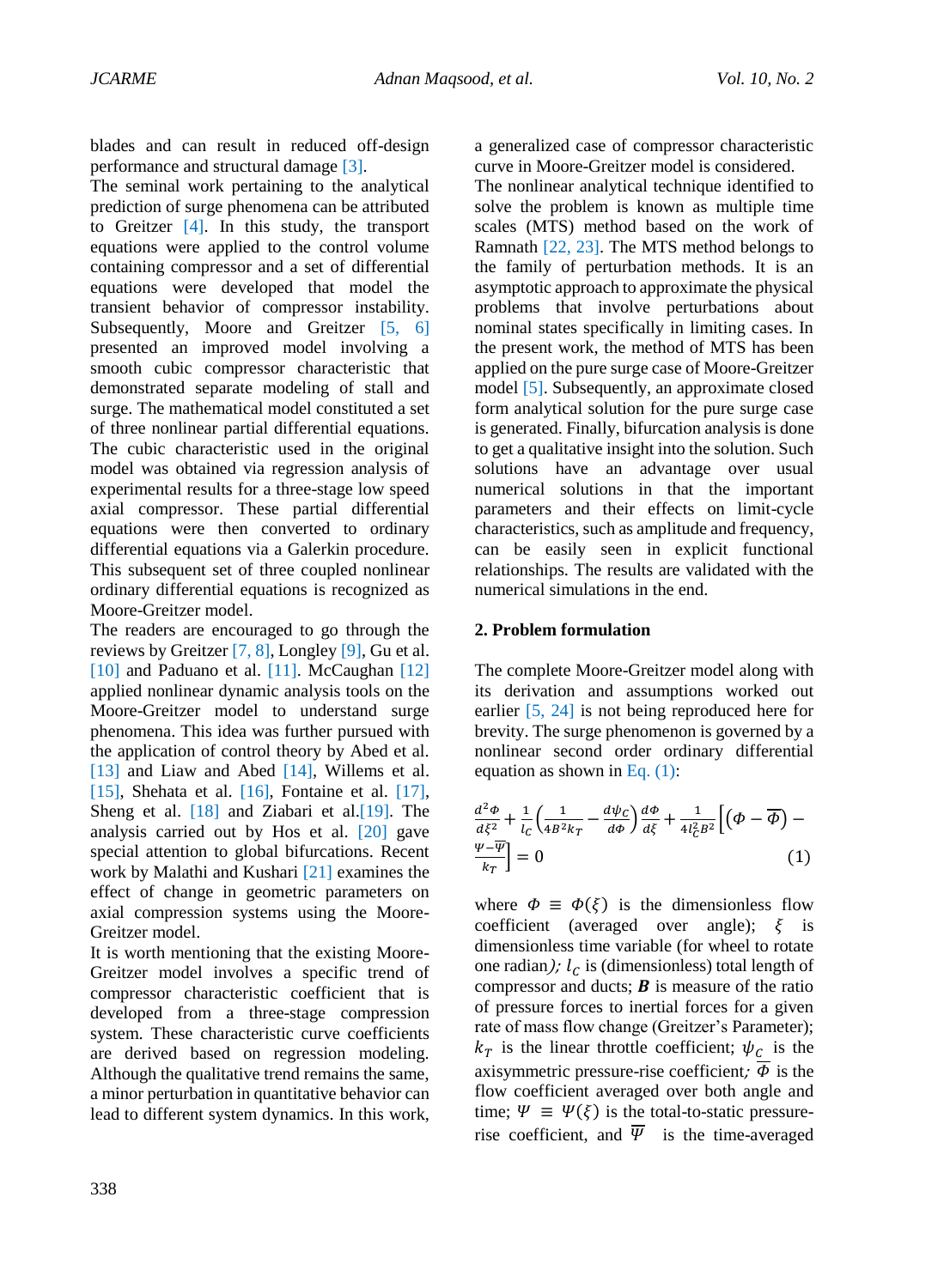value of  $\Psi$ . The throttle slopes are generally steep in nature. Moreover, the throttle mass excursion and length are significantly smaller than the compressor lengths. Therefore, a common assumption found in literature is to treat the throttle slope, $k_T \rightarrow \infty$ . Further, in [Eq.](#page-2-0) (2)  $\Phi$ is a constant and the term  $\frac{1}{4l_c^2B^2}\overline{\Phi}$  is a nonhomogeneous term. It does not affect the properties of the solution qualitatively. It merely shifts the solution on the flow coefficient ( $\phi$ )axis by an amount equal to  $\frac{\phi}{4l_c^2B^2}$ . After shifting the mean values,  $\bar{\Psi}$  and  $\bar{\Phi}$  to origin of the axes, [Eq.](#page-1-0)  $(1)$  can be represented as:

<span id="page-2-0"></span>
$$
\frac{d^2\phi}{d\xi^2} + \frac{\phi}{4l_c^2B^2} = \frac{1}{l_c}\frac{d\psi_c}{d\phi}\frac{d\phi}{d\xi}
$$
 (2)

The right-hand side of the [Eq.](#page-2-0)  $(2)$  represents the system damping; where  $\frac{d\psi_c}{d\phi}$  is the slope of the compressor characteristic. The compressor characteristic is a plot between two flow properties, pressure coefficient and flow coefficient while the fluid passes through the compressor at different compressor speeds. This plot is usually obtained experimentally, and contains significant information regarding the compressor's design. The compressor characteristic, in the Moore-Greitzer, has been approximated as a cubic polynomial, as follows:

<span id="page-2-1"></span>
$$
\psi_C \equiv \psi_C(\Phi) = \psi_{C_O} + H \left[ 1 + \alpha \left( \frac{\Phi}{W} - 1 \right) + \beta \left( \frac{\Phi}{W} - 1 \right)^3 \right]
$$
\n(3)

The meanings of various parameters in [Eq.](#page-2-1) (3) can be understood from [Fig.](#page-2-2) 1.

In Moore Greitzer model, the values  $\alpha$  and  $\beta$  are determined from the experimental data for a three-stage compression system. Specifically,  $\alpha = \frac{3}{2}$  $\frac{3}{2}$  and  $\beta = -\frac{1}{2}$  $\frac{1}{2}$  are approximated through regression analysis. It should be noted that the parameters  $\alpha$  and  $\beta$  vary for each compressor and are prone to uncertainty.

Therefore, in this work, these two parameters are treated in a more generalized way and a closed form expression is derived based on these generalizations. The variation of the characteristic curve subject to parametric variation of  $\alpha$  or  $\beta$  is shown in [Fig.](#page-2-3) 2(a and b). It can be observed that under small variations, the generic shape of the characteristic curve is preserved. However, the onset, amplitude and frequency of the surge can dramatically change as will be seen ahead. Moreover,  $\beta$  has more pronounced effect on the shape of compressor characteristic as compared to  $\alpha$ . Differentiating compressor characteristic with flow coefficient, we get:

<span id="page-2-4"></span>
$$
\frac{d\psi_c}{d\phi} = \left(\frac{3\beta H}{W^3}\right)\phi^2 + \left(\frac{-6\beta H}{W^2}\right)\phi + \frac{H}{W}(\alpha + 3\beta)
$$
\n(4)

Under specific values of  $\alpha$  and  $\beta$  (originally proposed), the last term in [Eq. \(4\)](#page-2-4) goes to zero. Substituting  $\frac{d\psi_c}{dt}$ *d*  $\iota \psi$  $\frac{\rho_C}{\Phi}$  from [Eq. \(4\)](#page-2-4) in [Eq. \(2\)](#page-2-0) for the generalized case:

$$
\frac{d^2\Phi}{d\xi^2} + \frac{1}{4l_c^2B^2}\Phi = \frac{1}{l_c}\left\{\left(\frac{3\beta H}{W^3}\right)\Phi^2 + \left(\frac{-6\beta H}{W^2}\right)\Phi + \frac{H}{W}(\alpha + 3\beta)\right\}\frac{d\Phi}{d\xi}
$$
\n(5)

Eq. (5) can also be represented in following simplified form

$$
\ddot{\phi} + \omega^2 \phi = K_1 \phi^2 \dot{\phi} + K_2 \phi \dot{\phi} + K_3 \dot{\phi}
$$
 (6)

where  $\omega = \frac{1}{2l}$  $\frac{1}{2l_{C}B}$ ,  $K_{1} = \frac{3\beta H}{l_{C}W^{3}}$  $\frac{3\beta H}{l_C W^3}$ ,  $K_2 = \frac{-6\beta H}{l_C W^2}$  $l_C W^2$ , and  $K_3 = \frac{H}{I_{\text{cl}}}$  $\frac{n}{l_cW}(\alpha + 3\beta)$ . It can be noted that  $K_3 = 0$ if  $\alpha = \frac{3}{2}$  $\alpha = \frac{3}{2}$  and  $\beta = -\frac{1}{2}$  $\beta = -\frac{1}{2}$ . Eq. (6) forms the generalized governing dynamics for further surge analysis.

<span id="page-2-2"></span>

<span id="page-2-3"></span>**Fig. 1.** Axisymmetric cubic characteristics for Moore-Greitzer model.

 $\phi$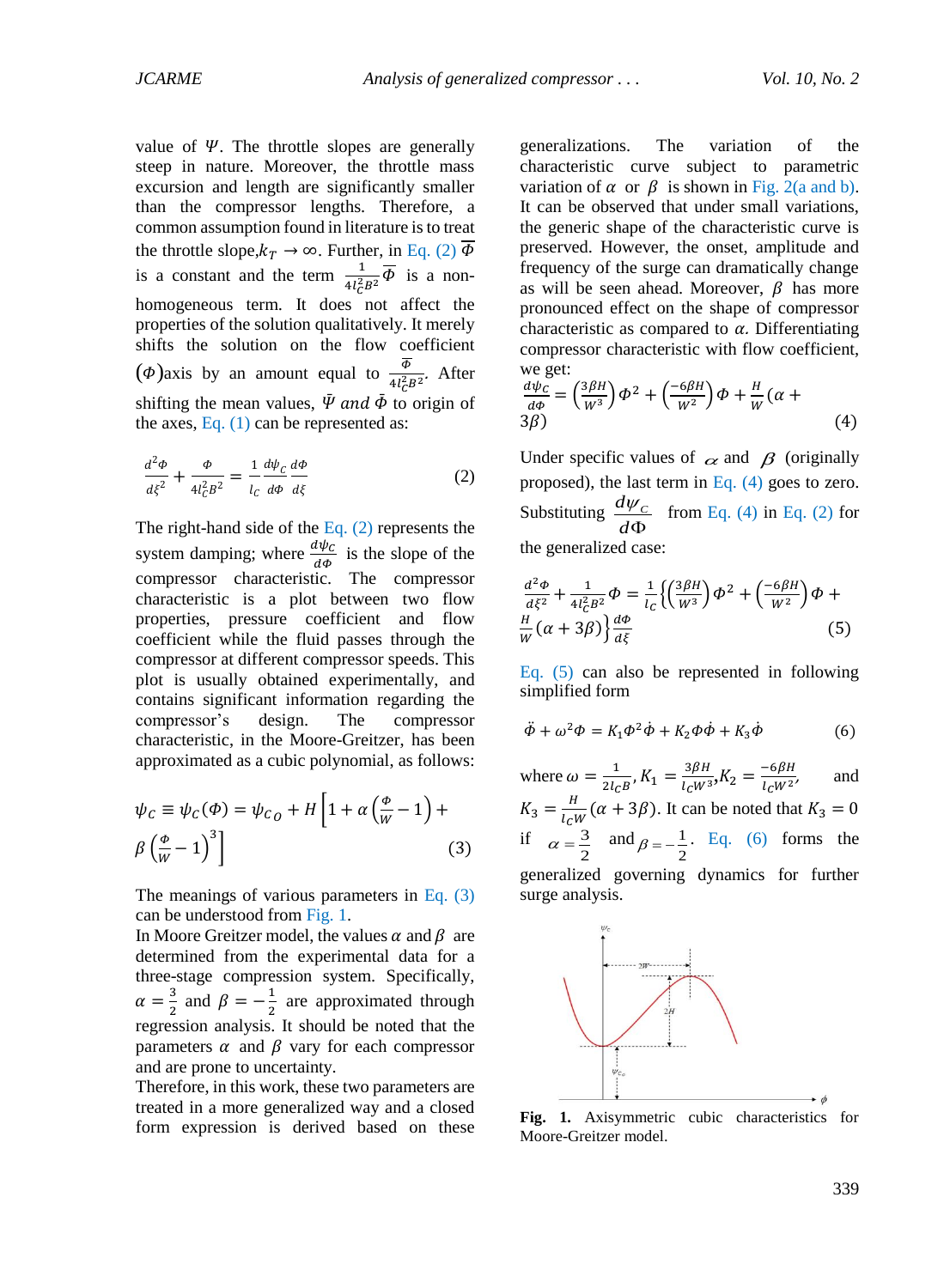

<span id="page-3-0"></span>**Fig. 2.** Effect of varying (a)  $\alpha$  and (b)  $\beta$  on compressor chara[cteristic c](#page-3-0)urve.

#### **3. Results and discussion**

The dynamic analysis of surge is done using MTS method. The MTS method is an asymptotic approach to generate approximate analytical closed form solutions specifically for limiting cases. The readers are referred to the details of this technique in  $[22]$ . The technique has been used extensively [by Go](#page-7-2) [25-28] for studying the wing rock problem and [Maqsoo](#page-7-5)d & Go [29] for aircraft longitudinal dynamics [us](#page-7-6)ing aerodynamic vectoring and Ahmed et al. [30] for pressure oscillations in solid rocket mot[ors.](#page-7-7) 

small perturbation parameter  $\epsilon$  [is don](#page-3-0)e to carry Here, the MTS analysis is applied to the axial compression system. The parameterization of the dynamic equation (see Eq.  $(6)$ ) in terms of out the MTS analysis.

$$
\ddot{\phi} + \omega^2 \phi = \varepsilon (K_1 \phi^2 \dot{\phi} + K_2 \phi \dot{\phi} + K_3 \dot{\phi})
$$
\n(7)

where  $0 \lt \epsilon \lt \lt 1$ . The MTS method is now invoked. Two-time scales are selected in this analysis and, therefore, the non-dimensional time  $\xi$  is expanded in this form:

$$
\xi \to \{\tau_o, \tau_1\}; \quad \tau_o = \xi; \quad \tau_1 = \varepsilon \xi \tag{8}
$$

The dependent variable is now expanded in the following manner:

$$
\Phi(\xi) = \Phi_0(\tau_0, \tau_1) + \varepsilon \Phi_1(\tau_0, \tau_1) + O(\varepsilon^2) \quad (9)
$$

Substituting the first and second order derivatives in the dynamics of flow coefficient, the expanded version becomes:

$$
\left(\frac{\partial^2}{\partial \tau_o^2} + \varepsilon \frac{\partial^2}{\partial \tau_o \partial \tau_1} + \varepsilon \frac{\partial^2}{\partial \tau_1 \partial \tau_o}\right) (\phi_o + \varepsilon \phi_1) \n+ \omega^2 (\phi_o + \varepsilon \phi_1)) \n= \varepsilon K_1 (\phi_o^2 + \varepsilon^2 \phi_1^2 + 2\varepsilon \phi_o \phi_1) \left(\frac{\partial}{\partial \tau_o} + \varepsilon \frac{\partial}{\partial \tau_1}\right) (\phi_o + \varepsilon \phi_1) + \varepsilon K_2 (\phi_o + \varepsilon \phi_1) \left(\frac{\partial}{\partial \tau_o} + \varepsilon \frac{\partial}{\partial \tau_1}\right) (\phi_o + \varepsilon \phi_1) + \varepsilon K_3 \left(\frac{\partial}{\partial \tau_o} + \varepsilon \frac{\partial}{\partial \tau_1}\right) (\phi_o + \varepsilon \phi_1)
$$
\n(10)

<span id="page-3-1"></span>Equating order by order analysis of  $\epsilon$  on both sides in Eq. (10) will reveal several equations. The zeroth order and first order approximations are only considered in the analysis. The zeroth order a[pproximati](#page-3-1)on can be written as:

$$
\varepsilon^{0}: \quad \frac{\partial^{2} \Phi_{o}}{\partial \tau_{o}^{2}} + \omega^{2} \Phi_{o} = 0 \tag{11}
$$

Correspondingly, the solution of Eq. (11) can be written as

$$
\begin{aligned} \n\Phi_0(\tau_o, \tau_1) &= A(\tau_1) \sin \eta \\ \n\eta & \equiv \eta(\tau_o, \tau_1) = \omega \tau_o + P(\tau_1) \tag{12} \n\end{aligned}
$$

where *A* is the amplitude,  $\eta$  is the phase angle and *P* is the phase correction of the solution. It can be seen that the amplitude and phase of the solution vary with the slow time scale  $\tau_1$ . Once these variations are known, the zeroth order approximation to the flow coefficient dynamics can be considered complete. Now the first order approximation from Eq.  $(10)$  is expressed as:

$$
\varepsilon^{1}
$$
\n
$$
\frac{\partial^{2} \Phi_{1}}{\partial \tau_{o}^{2}} + \omega^{2} \Phi_{1} = K_{1} \Phi_{o}^{2} \frac{\partial \Phi_{o}}{\partial \tau_{o}} + K_{2} \Phi_{o} \frac{\partial \Phi_{o}}{\partial \tau_{o}} + K_{3} \frac{\partial \Phi_{o}}{\partial \tau_{o}} + K_{4} \frac{\partial \Phi_{o}}{\partial \tau_{o}} - 2 \frac{\partial^{2} \Phi_{o}}{\partial \tau_{o} \partial \tau_{1}}
$$
\n(13)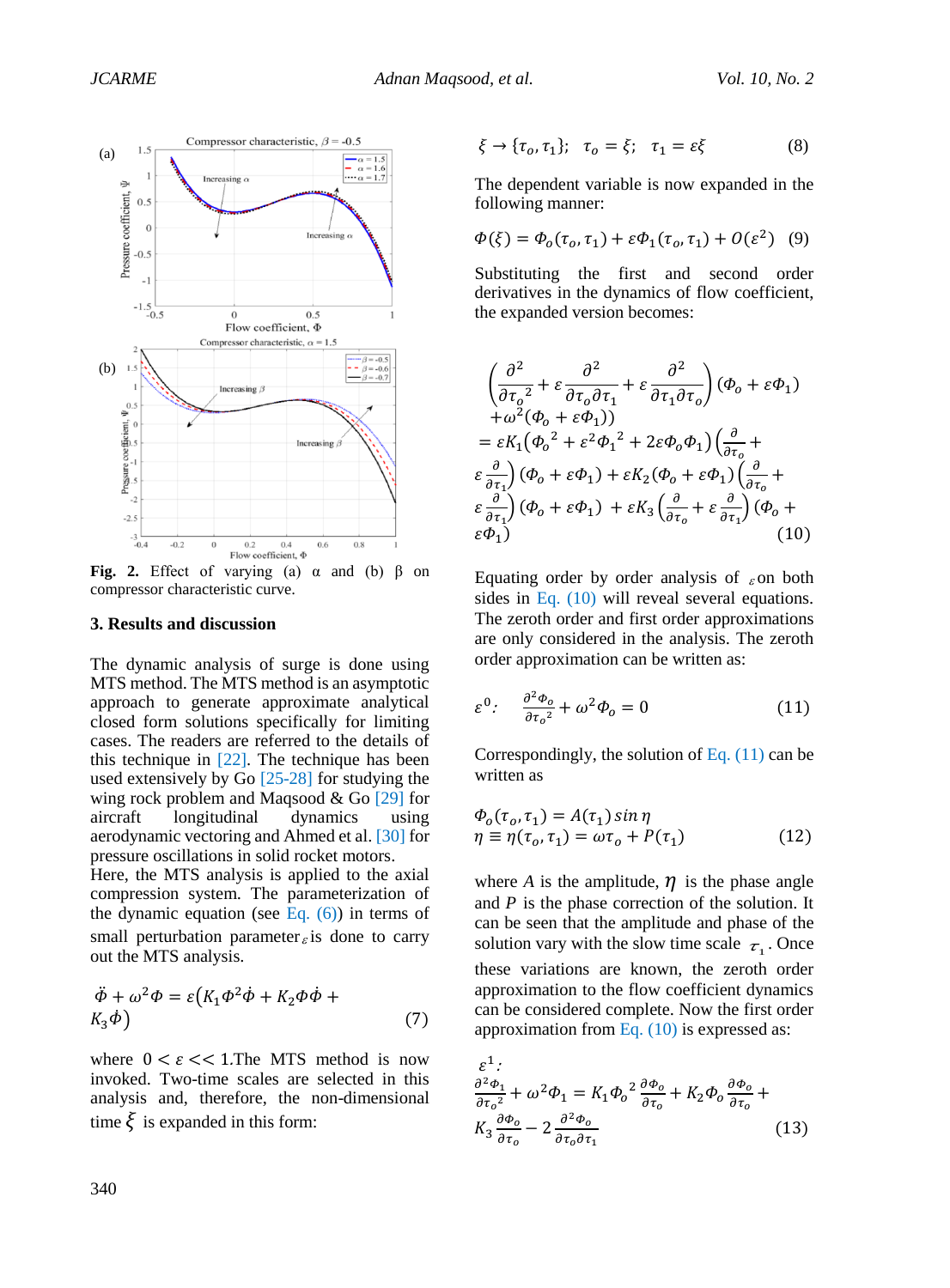The variation of the amplitude and phase with the slower time scale can be found by substituting the solution (Eq. (12)) to the  $O(\varepsilon)$ group of Eq.  $(10)$  that is represented as:

$$
\frac{\partial^2 \Phi_1}{\partial \tau_o^2} + \omega^2 \Phi_1
$$
  
=  $K_1 (A^2 \sin^2 \eta) (\omega A \cos \eta)$   
+  $K_2 (A \sin \eta) (\omega A \cos \eta) + K_3 (\omega A \cos \eta)$   
-  $2\omega \frac{dA}{d\tau_1} \cos + 2\omega A \frac{dP}{d\tau_1} \sin \eta$  (14)

<span id="page-4-0"></span>Using trigonometric identities, Eq. (14) can be alternatively written as:

$$
\frac{\partial^2 \Phi_1}{\partial \tau_o^2} + \omega^2 \Phi_1 = \left(\frac{K_1 \omega A^3}{4} + K_3 \omega A - 2\omega \frac{dA}{d\tau_1}\right) \cos \eta + 2\omega A \frac{dP}{d\tau_1} \sin \eta - \frac{K_1 \omega A^3}{4} \cos 3 \eta + \frac{K_2 \omega A^2}{2} \sin 2 \eta \tag{15}
$$

If the coefficients of first harmonic terms on the right-hand side of Eq.  $(15)$  are non-zero, secular terms will appear and collapse the uniformity of the solution. The secular terms,  $\tau_0 \cos \eta$  and  $\tau_o$  sin  $\eta$ , will be unbounded as time approaches infinity. Therefore, the terms on the right hand side involving  $\cos \eta$  and  $\sin \eta$  must be put equal to zero in order to maintain the uniformity of the solution. This obtains:

$$
\frac{dA}{d\tau_1} = \zeta A^3 + \sigma A \Rightarrow \frac{dP}{d\tau_1} = 0 \tag{16}
$$

where  $\zeta = \frac{K_1}{g}$  $\frac{K_1}{8}$  and  $\sigma = \frac{K_3}{2}$  $\frac{x_3}{2}$ . It can be noted that the phase angle variable is not a function of  $\tau_1$ ; implying there is a constant magnitude of phase correction in the phase equation. The equilibria for the amplitude equation exist at  $A = 0$  and  $A = \frac{1-\sigma}{z}$  $\frac{\sigma}{\zeta}$ . These equilibria predict the stability properties of the solution. The equilibria consist of the  $\sigma$  axis and the parabola  $\sigma = -\zeta A^2$ . These equilibria are plotted in Fig. 3 for the values of  $\zeta < 0$ . It should be noted that  $\zeta > 0$  is not possible

because  $\zeta = \frac{(3\beta H)}{(9H)^{1/3}}$  $\frac{(3\beta H)}{(8l_cW^3)}$  and  $\beta$  cannot have positive value.

Fig. 3 implies that fini[te ampl](#page-4-2)itude limit cycle oscillations (LCOs) appear and disappear in the system as  $\sigma$  is varied across = 0. This phenomenon is termed as Hopf bifurcation. In fact, for  $\zeta < 0$  it is supercritical Hopf bifurcation, since the new branch of equilibria [exists o](#page-4-2)nly for the values of  $\sigma$  which are larger than that at the onset of bifurcation. Furthermore, the limit cycle is stable only when  $\zeta$  < 0.. Thus, the amplitude of sustained oscillations is given by:

$$
A = \sqrt{\frac{-\sigma}{\zeta}}\tag{17}
$$

By separating the variables and using partial fraction expansion, Eq.  $(17)$  can be solved to get the complete (transient) amplitude of surge oscillations as:

<span id="page-4-3"></span>
$$
A(\tau_1) = \sqrt{\frac{\sigma c e^{2\sigma \tau_1}}{c^2 - \zeta c e^{2\sigma \tau_1}}}
$$
(18)

<span id="page-4-1"></span>where  $C$  is a constant that will be determined by the initial cond[itions. Th](#page-4-3)e solution of phase correction equation can be written as:

<span id="page-4-4"></span>
$$
P(\tau_1) = C \tag{19}
$$

From the closed form analytical solution, it can be deduced that  $\zeta$  and  $\sigma$  are the key parameters that affect the surge dynamics in terms of the onset and the appearance of limit cycles. Once  $\sigma$  is expressed in terms of more intuitive quantities, it becomes:

<span id="page-4-5"></span>
$$
\sigma = \frac{H(\alpha + 3\beta)}{l_c W} \tag{20}
$$

whereas,  $\zeta$  is expressed as:

$$
\zeta = \frac{3\beta H}{8l_C W^3} \tag{21}
$$



<span id="page-4-2"></span>**Fig. 3.** Equilibria of amplitude equation for ζ<0.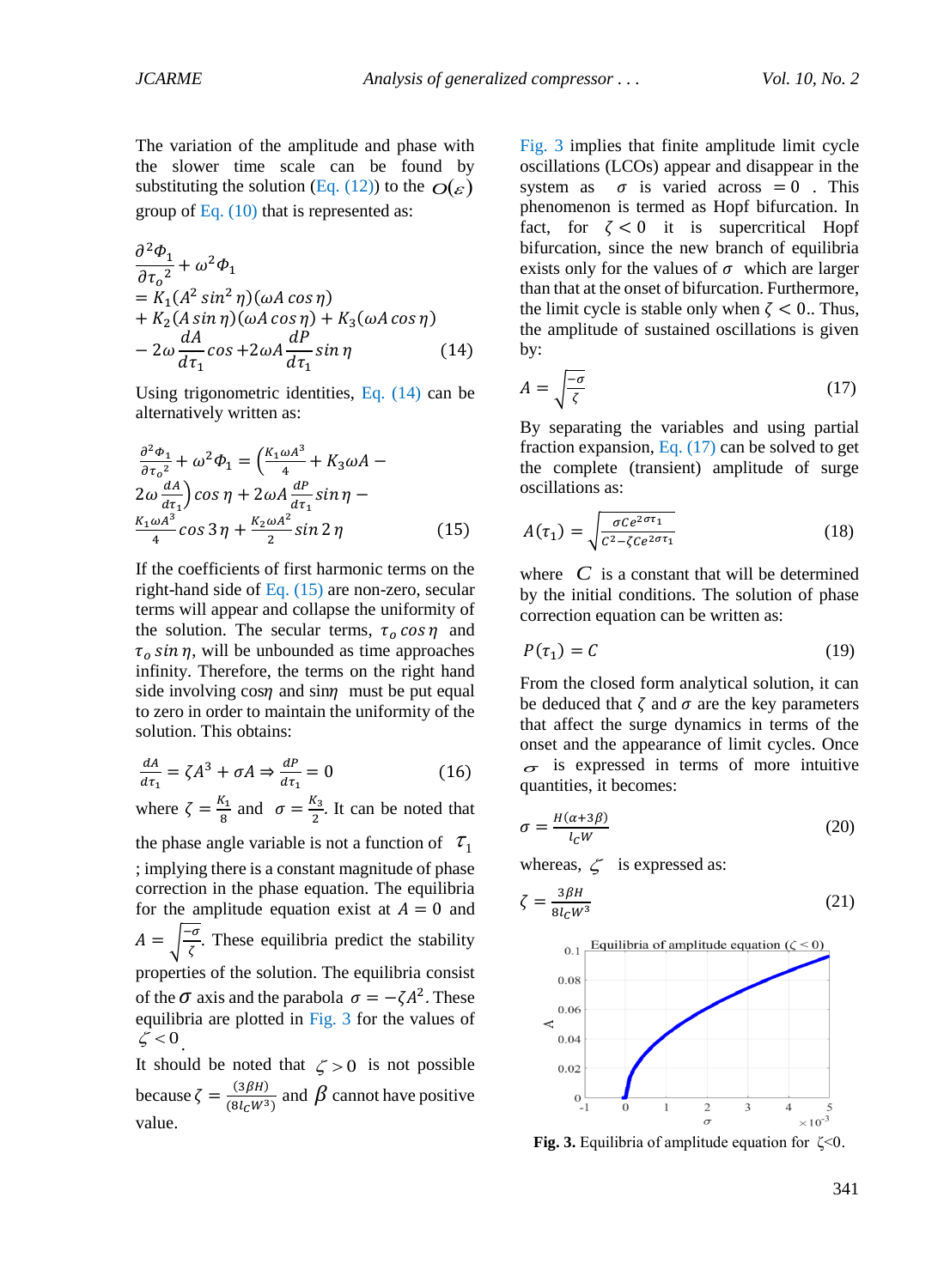<span id="page-5-0"></span>The scope of this study is in the behavioral change of compressor characteristic, represented by  $\alpha$  and  $\beta$ . It should be noted that all other parameters in Eqs. (20 and 21) are positive therefore the signs of  $\zeta$  and  $\sigma$  are explicitly dependent on compressor characteristic curve quantities. In order to preserve the qualitative shape of the compressor characteristic, the value of  $\beta$  should always be negative as elaborated in Fig. 1 and 2 as well. The occurrence of limit cycle (surge) is subject to positive sign of  $\sigma$  and that occurs only when the condition  $(\alpha + 3\beta)$ 0, is satisfied.

#### <span id="page-5-1"></span>**4. Comparison with numerical simulations**

In order to [approxima](#page-5-0)te [the](#page-5-1) accuracy of analytical results obtained in Eqs. (18 and 19), a set of two initial conditions is required. For flow coefficient  $\Phi$  initial condition as given in [22] are  $\phi(0) = 0.5$  and  $\dot{\phi}(0) = 0$ . The values of other parameters also taken from [22] are  $H =$ 0.18,  $W = 0.25$ ,  $l_c = 8$ ,  $B = 1$  and for the [numeri](#page-2-2)cal [si](#page-2-3)mulations, fourth-order Runge-Kutta method is used to integrate the governing equation of surge (Eq. (6)). Subroutine *ode45* of MATLAB® is used for this purpose. A simulation of surge phenomena is shown in Fig. 4.

It is evident that the analytical solution is in well agreement with the numerical solution. It should be noted that there is some [discrepan](#page-4-4)cy [in th](#page-4-5)e transient behavior but an excellent agreement for the steady state dynamics demonstrates [the](#page-7-8)  adequacy of the analytical model [derive](#page-7-8)d in this paper.





**Fig. 4.** (a) Comparison of numerical and analytical solutions, (b)Phase portrait under given initial conditions

#### **5. Conclusions**

The effect of compressor characteristic on surge phenomena in axial flow compressors is analyzed in detail. The generalized effect of compressor characteristic under cubic nonlinearity on the behavior of limit-cycle oscillations is considered. Using the multiple time scales method, approximate solutions are obtained, and from these solutions, stability criterion for each case as well as the necessary conditions for sustained limit-cycle-oscillations are derived. It is observed that the behavior of surge oscillations is significantly dependent on the choice of compressor characteristic. The amplitude equation gives birth to supercritical Hopf bifurcation phenomena. MTS has successfully captured the qualitative and quantitative aspects of the phenomena. The analytical solution obtained via MTS is well in agreement to the numerical results. Such knowledge can be very useful in turbomachinery design to avoid surge associated problems during conceptual design phase.

### **References**

- [1] I. J. Day, "Stall, surge, and 75 years of research", *J. Turbomach.*, Vol. 138, No. 1, pp. 1-16, (2015).
- [2] R. O. Bullock, and I. A. Johnsen, "Compressor Surge in Aerodynamic Design of Axial-Flow Compressors" *National Aeronautics and Space Administration:* Washington, D.C. pp. 331–340, (1965).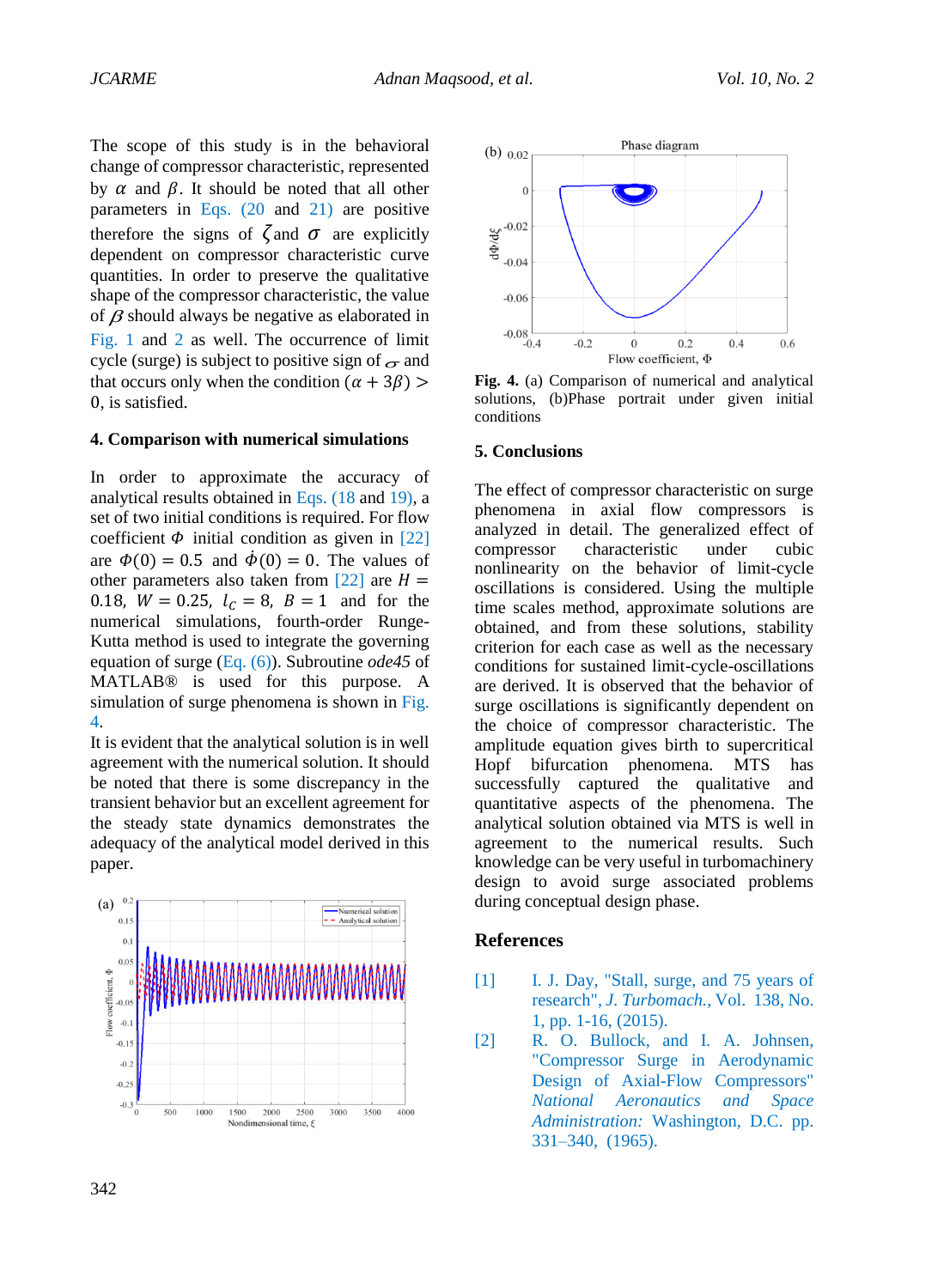- [3] C. Bitikofer, M. P. Schoen, J. C. Li, and F. Lin, "Characteristic Moore-Greitzer model parameter identification for a one stage axial compressor system" *2017 American Cont. Conf.* (2017).
- <span id="page-6-0"></span>[4] E. M. Greitzer, "Surge and Rotating Stall in Axial Flow Compressors Part I: Theoretical Compression System Model", *J. Eng. Gas Turbines Power*, Vol. 98, No. 2, pp. 190-198, (1976).
- <span id="page-6-1"></span>[5] F. K. Moore, and E. M. Greitzer, "A Theory of Post-Stall Transients in Multistage Axial Compression Systems", *National Aeronautics and Space Administration*, (1985).
- <span id="page-6-2"></span>[6] F. K. Moore, and E. M. Greitzer, "A Theory of Post-Stall Transients in Axial Compression Systems: Part I– Development of Equations", *J. Eng. Gas Turbines Power*, Vol. 108, No. 1, pp. 68-76, (1986).
- <span id="page-6-3"></span>[7] E. M. Greitzer, "Review–Axial Compressor Stall Phenomena", *J. Fluids Eng.*,Vol. 102, No. 2, pp. 134-151, (1980).
- <span id="page-6-4"></span>[8] E. M. Greitzer, "The Stability of Pumping Systems—The 1980 Freeman Scholar Lecture", *J. Fluids Eng.*, Vol. 103, No. 2, pp. 193-242, (1981).
- <span id="page-6-5"></span>[9] J. P. Longley, "A Review of Nonsteady Flow Models for Compressor Stability", *J. Turbomach.*,Vol. 116, No. 2, pp. 202- 215, (1994).
- <span id="page-6-6"></span>[10] G. Gu, A. Sparks, and S. S. Banda, "An Overview of Rotating Stall and Surge Control for Axial Flow Compressors", *IEEE Trans. Cont. Sys. Tech.*, Vol. 7, No. 6, pp. 639-647, (1999).
- <span id="page-6-7"></span>[11] J. D. Paduano, E. M. Greitzer, and A.H. Epstein, "Compression System Stability and Active Control", *Ann. Rev. Fluid Mech.*, Vol. 33, No. 1, pp. 491–517, (2001).
- <span id="page-6-8"></span>[12] F. E. McCaughan, "Application of Bifurcation Theory to Axial Flow Compressor Instability", *J. Turbomach.*, Vol. 111, No. 4, pp. 426-433, (1989).
- <span id="page-6-9"></span>[13] E. H. Abed, P. K. Houpt, and W.M. Hosny, "Bifurcation Analysis of Surge and Rotating Stall in Axial Flow

Compressors", *J. Turbomach.*, Vol. 115, No. 4, pp. 817-824, (1993).

- <span id="page-6-10"></span>[14] D. C. Liaw, and E. H. Abed, "Active" Control of Compressor Stall Inception: A Bifurcation-theoretic Approach", *Autom.*, Vol. 32, No. 1, pp. 109-115, (1996).
- <span id="page-6-11"></span>[15] F. Willems, W. P. M. H. Heemels, B. D. Jager, and A. A. Stoorvogel, "Positive feedback stabilization of centrifugal compressor surge", *Autom.*, Vol. 38, No. 2, pp. 311-318, (2002).
- <span id="page-6-12"></span>[16] R. S. Shehata, H. A. Abdullah, and F. F. G. Areed, "Variable structure surge control for constant speed centrifugal compressors", *Control Eng. Pract.*, Vol. 17, No. 7, pp. 815-833, (2009).
- <span id="page-6-13"></span>[17] D. Fontaine, S. Liao, J. D. Paduano, and P. V. Kokotovic, "Nonlinear control experiments on an axial flow compressor", *IEEE Trans. Control Syst. Technol.*, Vol. 12, No. 5, pp. 683-693, (2004).
- <span id="page-6-14"></span>[18] H. Sheng, W. Huang, T. Zhang, and X. Huang, "Robust adaptive fuzzy control of compressor surge using backstepping", *Arabian J. Sci. Eng.*, Vol. 39, No. 12, pp. 9301-9308, (2014).
- <span id="page-6-15"></span>[19] M. T. Ziabari, M. R. J. Motlagh, K. Salahshoor, and A. Ramazani, "Surge control in constant speed centrifugal compressors using nonlinear model predictive control" *Modares J. Electr. Eng.*, Vol. 12, No. 1, pp. 49-53, (2015).
- <span id="page-6-16"></span>[20] C. Hos, A. Champneys, and L. Kullmann, "Bifurcation analysis of surge and rotating stall in the Moore– Greitzer compression system" *IMA J. Appl. Math.*, Vol. 68, No. 2, pp. 205– 228, (2003).
- <span id="page-6-17"></span>[21] A. S. Malathi, and A. Kushari, "A Parametric Investigation of Geometric Variation on Fluid Dynamic Instabilities in Axial Compression Systems", *Int. J. Rotating Mach.*, Vol. 2012, No. 1, (2012).
- <span id="page-6-18"></span>[22] R. V. Ramnath, *Multiple Scales Theory and Aerospace Applications*. 2010: AIAA.